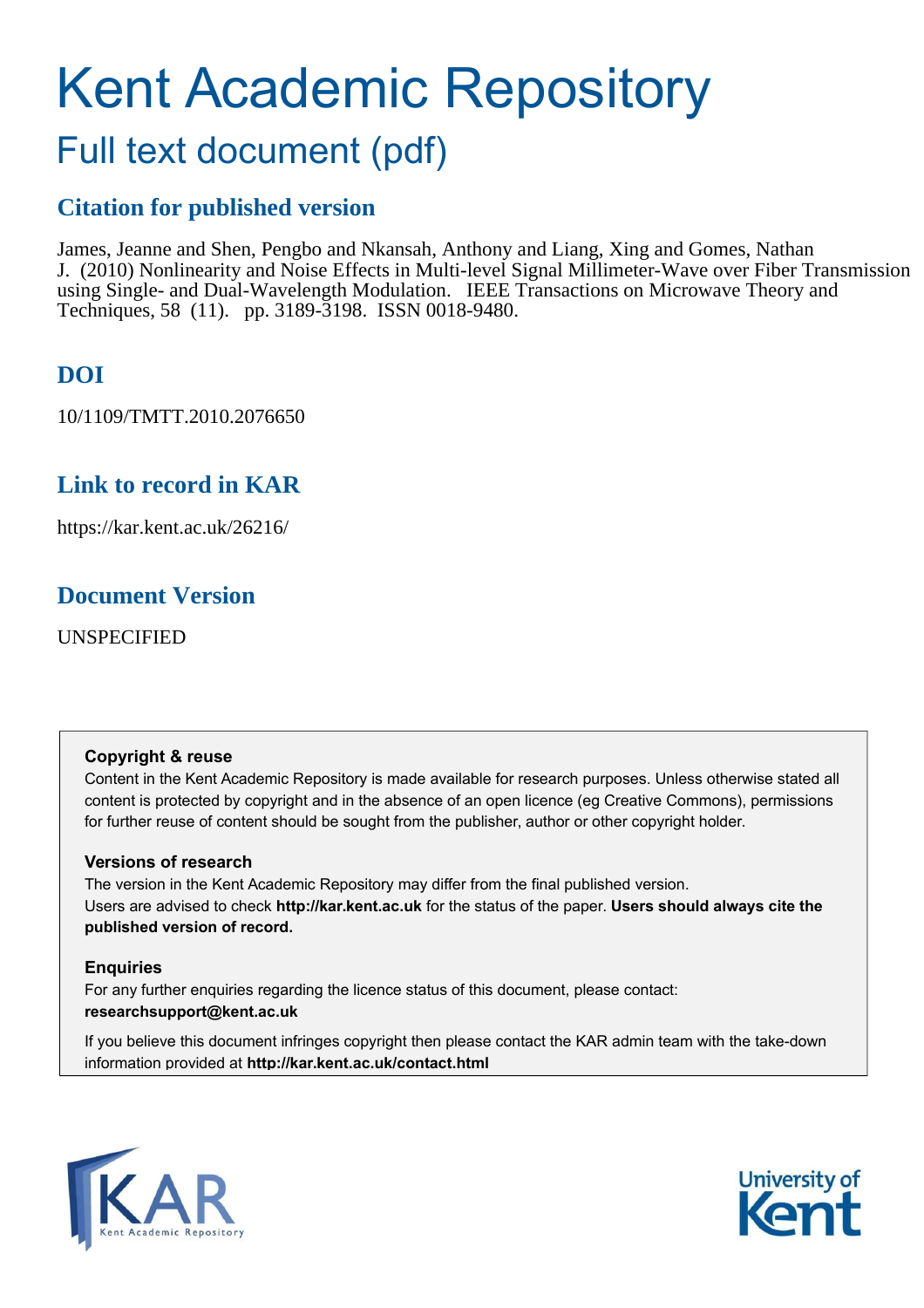# Nonlinearity and Noise Effects in Multi-level Signal Millimeter-Wave over Fiber Transmission using Single and Dual Wavelength Modulation

Jeanne James, Pengbo Shen, Anthony Nkansah, Xing Liang and Nathan J. Gomes, *Senior Member, IEEE*

*Abstract*ó **We transmit multilevel Quadrature Amplitude Modulation (QAM) data — IEEE 802.16 schemes—at 20MSps and an Orthogonal Frequency-Division Multiplexing (OFDM) 802.11g signal (54Mbps) with a 25GHz millimeter-wave over fiber system, which employs a dual wavelength source, over 20 km of single mode fiber. Downlink data transmission is successfully demonstrated over both optical and wireless (up to 12m) paths with good error vector magnitude. An analysis of two different schemes, in which data is applied to one (single) and both (dual) of the wavelengths of a dual wavelength source, is carried out. The system performance is analyzed through simulation and a good match with experimental results is obtained. The analysis investigates the impact of Mach-Zehnder modulator (MZM) and RF amplifier nonlinearity and various noise sources, such as laser relative intensity noise, amplified spontaneous emission, thermal, and shot noise. A comparison of single carrier QAM IEEE 802.16 and OFDM in terms of their sensitivity to the distortions from MZM and RF amplifier nonlinearity is also presented.** 

*Index Terms***— Millimeter-wave over fiber system, DWDM thin film filter, optical phase modulator.** 

#### I. INTRODUCTION

The exponential development of mobile communications<br>and the congestion in spectrum allocation, has led to the<br>window with the compact of the compact of the synchrone will may to higher and the congestion in spectrum allocation, has led to the expectation that wireless systems will move to higher frequencies, and thus the ongoing exploration into millimeterwave over fiber systems. A number of experimental demonstrations of millimeter-wave over fiber systems using recent standards such as worldwide interoperability for microwave access (WiMAX) IEEE 802.16 [1] and IEEE 802.15.3c (pre-standard millimeter-wave based wireless personal area network  $-$  WPAN) [2] have been performed by different research groups. This shift of wireless systems

towards millimeter-wave frequencies leads to smaller cell sizes (pico cells), requiring a large number of remote antenna units (RAU) to be deployed for a given coverage area. Then millimeter-wave over fiber systems offer the benefits of high system capacity and low loss of optical fibers, with the requirement of compact and low-cost RAUs, possible if the signal processing functions can be concentrated at a central unit (CU) [3].

To date a number of schemes have been proposed and experimentally demonstrated by different research groups [4]- [8]. Among them, the dual wavelength scheme is promising as it provides a simple system, offers good flexibility in the carrier frequency generation, independent of the data modulation, and does not need a high speed data modulator [8]. The dual wavelength source can be set-up as a modelocked laser [9] or by externally modulating the laser [8]. The appropriate sidebands, or wavelengths, for the millimeterwave generation can be selected by bias tuning, with [8] or without optical filtering [1].

Transmission of high multi-Gb/s data rates through millimeter-wave over fiber links has been a topic of interest for many researchers [10]-[14]. However in these reported experiments, the spectrum efficiency (b/s/Hz) is typically low as simple modulation schemes, such as ASK have commonly been used. The carrier frequency is shifted to the millimeterwave band since more bandwidth is available; however, in the future it is likely that even millimeter-wave spectrum will need to be used efficiently. All the aforementioned systems incorporated a wireless path in their experiments. However, the wireless coverage was only for point to point links over a specific distance.

We have previously reported the use of an optical phase modulator in conjunction with thin film dense wavelength division multiplexing (DWDM) de-multiplexing filter to generate the dual wavelength source. The significance of this filtering technique is that it offers the possibility of generating a continuum of frequencies [8]. We have illustrated the millimeter-wave over fiber downlink performance by transmitting multilevel modulated signals at 60GHz up to 36Mbps [15] and at 25GHz up to 240Mbps for single carrier modulation and 54 Mbps for orthogonal frequency-division multiplexing  $(OFDM)$  – using an emulated wireless local area

Manuscript received January 6, 2010; revised June 29, 2010. This work was carried out as part of the COMCORD project funded by the UK Engineering and Physical Sciences Research Council (EPSRC). J James is in receipt of a studentship from the EPSRC.

The authors are all with the Broadband and Wireless Communications Group, Department of Electronics, University of Kent, Canterbury, CT2 7NT, UK (phone: +44 1227 823719; fax: + 44 1227 456084; email (jesj4@kent.ac.uk).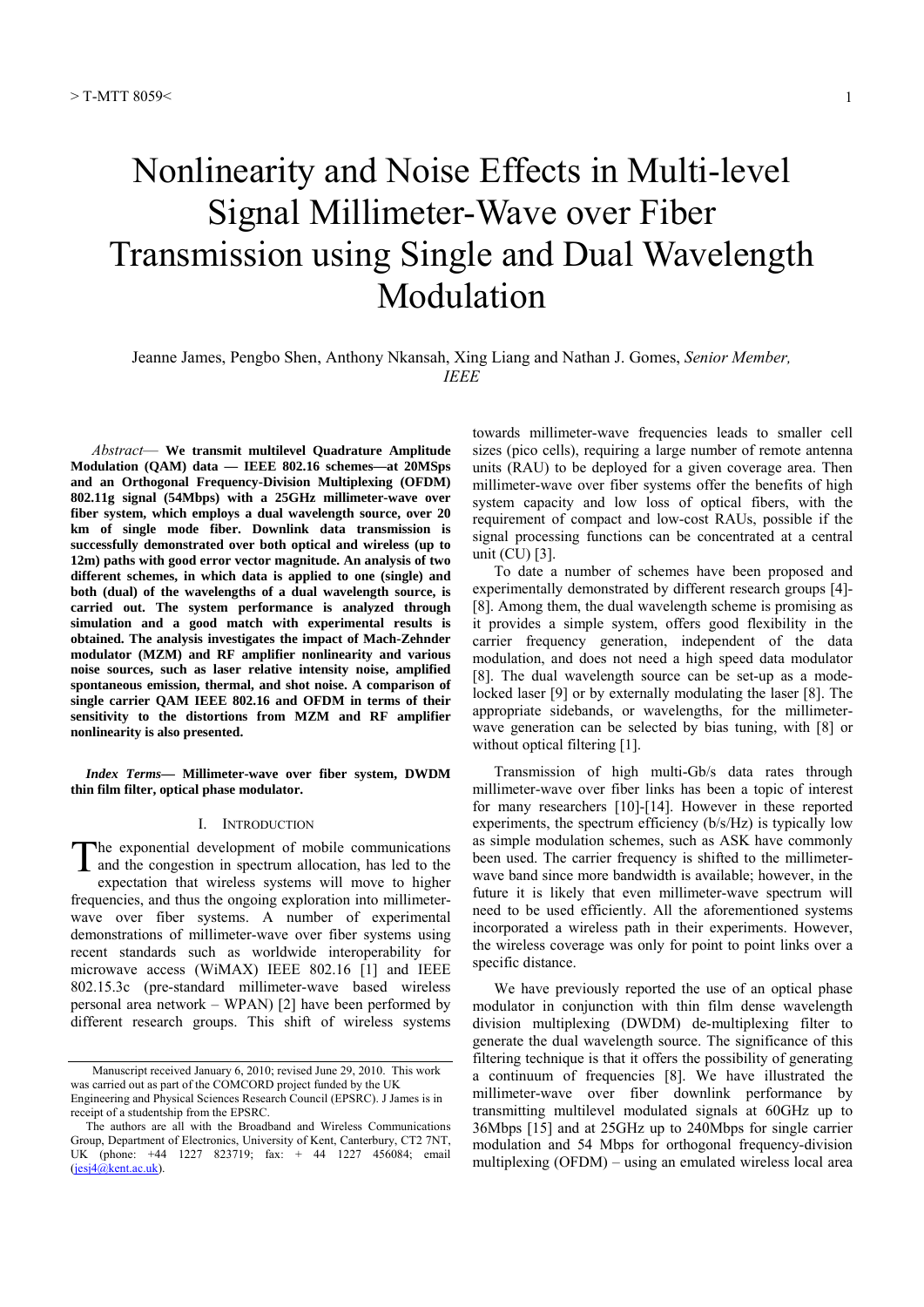network (WLAN) IEEE 802.11g signal [16]. The IF data signal is applied to the dual wavelength source by means of a Mach-Zehnder modulator (MZM), as in many other radio over fiber systems, e.g. [17]. We also did a stability test on our system over a measurement period of four hours during which time the system was stable [16].

 The work presented here focuses on lower bit-rates (up to 120 Mbps) than others have recently achieved [10]-[14], but higher  $b/s/Hz$  efficiency – thus different millimeter-wave channels can be used for different systems. Additionally, an OFDM signal was applied to the millimeter-wave over fiber system, as this can allow for dynamic capacity allocation through orthogonal frequency-division multiple access (OFDMA). In this paper, we aim to transmit from the RAU and receive at the mobile unit (MU) different multilevel modulation signals following the IEEE 802.16 (WiMAX) standard [18], and WLAN 802.11g [19] using error vector magnitude (EVM) as the measure of performance. Note that for operational frequencies from  $10-66$  GHz in the 802.16-2009 standards [18], the WirelessMAN-SC PHY is based on single-carrier modulation. An analysis of two different transportation methods using dual wavelength source have been carried out. One of the transportation methods is the dual wavelength modulation in which both the wavelengths are modulated. The second transportation method is the single wavelength modulation in which only one of the wavelengths is modulated and then recombined with the un-modulated wavelength. It is the first time we present results for the single wavelength modulation system. Slightly different transportation schemes have been presented by other researchers in [20], [21], where a single wavelength is launched in to the MZM and modulated by an IF signal. Optical filters were used to select the carrier and one of the sidebands. Works have been carried out by other researchers, in terms of analyzing the radio over fiber [22], [23] / millimeter-wave over fiber [24], system performance against noise [22], and nonlinearity [22]-[24]. The analysis is done for both back-to-back systems (no fiber, or fiber patchcords only) [24] and over different lengths of single mode fiber (SMF) [22], [23]. All systems used EVM/BER as a measure of system performance, except [23] which used adjacent channel power ratio (ACPR). In [22], the major noise source was the laser as no optical amplifier was used. Here, we demonstrate a millimeter-wave over fiber system by means of experiments and analyze the limitations of its performance. An analysis using simulations is used to investigate the impact of MZM and RF amplifier nonlinearity and various noises - i.e relative intensity noise (RIN), erbium doped fiber amplifier (EDFA) amplified spontaneous emission (ASE), thermal, and shot noise - on the system performance. The non-linear transfer functions of the MZM and RF amplifier cause distortion to the data signals thus degrading the signal quality. Finally, we present results for realistic system operation  $-$  over whole coverage areas and not just for point-to-point links over a specific distance. The experimental setup of the proposed system is described in more detail in Section II, whilst measurement results are reported in Section III which also shows a comparison of the experimental, measured results with the simulation results (from VPI TransmissionMaker<sup>TM</sup>) for the proposed millimeter-wave over fiber downlink system. This is followed by Conclusions in Section IV.



Fig. 1. Downlink experimental setup. ECL: External Cavity Laser, PM: Phase Modulator, PC: Polarization Controller, MZM: Mach Zehnder Modulator, EDFA: Erbium doped Fiber Amplifier, OBPF: Optical band pass filter, PD: Photodiode, A1 - A3: RF Amplifiers.

The downlink experimental setup for optical millimeterwave generation using the coherent dual wavelength source and data modulation of single wavelength or dual wavelengths is shown in Fig. 1. A Vector Signal Generator (VSG) was used to emulate the IEEE 802.16 modulation schemes [18], and WLAN 802.11g at 54 Mbps [19] at an intermediate frequency (IF) of 1.848 GHz. The modulation schemes specified in the IEEE 802.16 standard [18] consist of quadrature phase-shift keying (QPSK), 16QAM, and 64QAM schemes. A Nyquist square-root raised cosine pulse-shaping filter with a roll-off factor of 0.25 was used.

A continuous wave lightwave of power +5 dBm, was generated by a tunable laser, an external cavity laser (ECL) at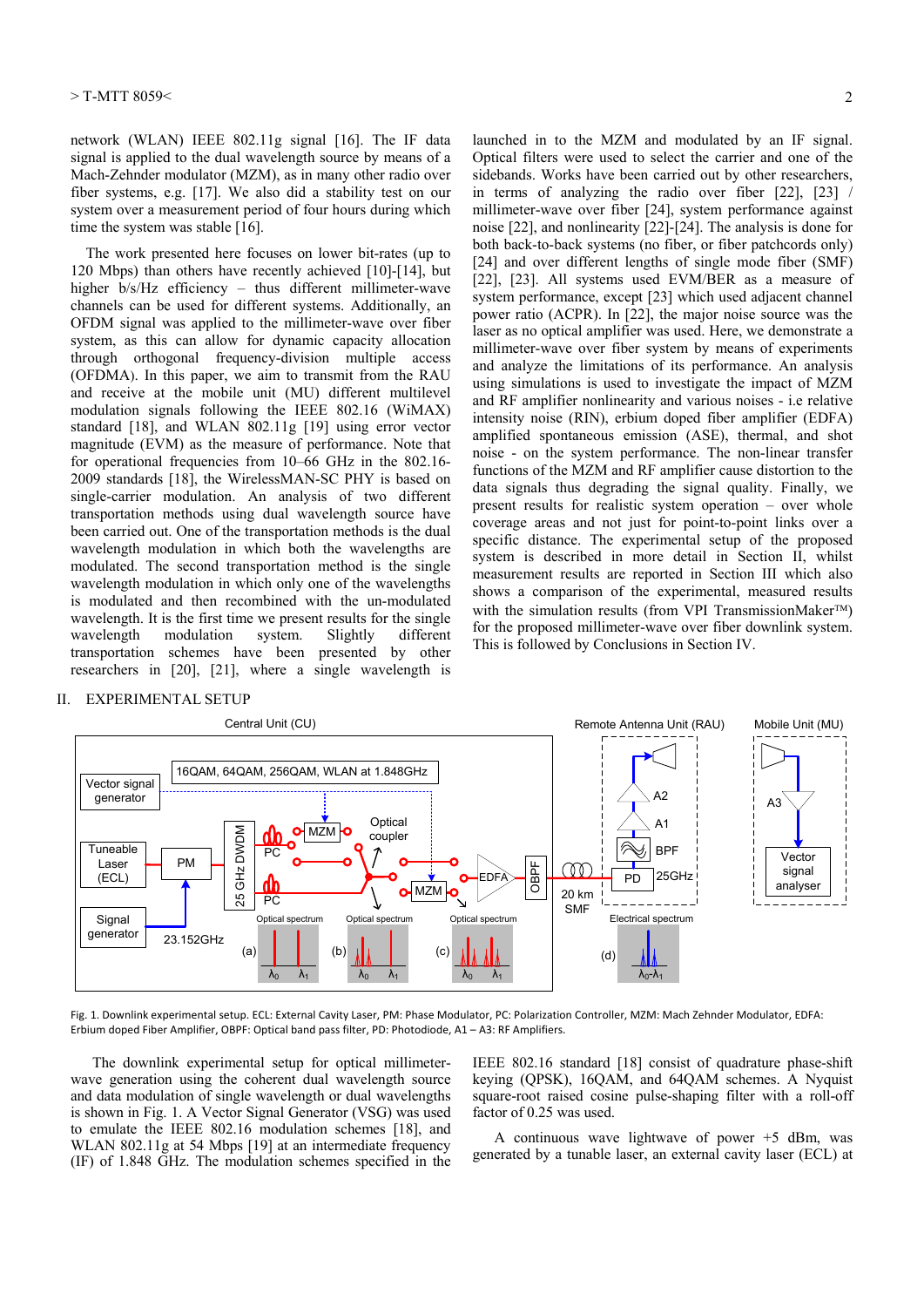optical angular frequency *のo*. The optical millimeter-wave was generated using an optical phase modulator (PM) along with a DWDM de-multiplexing filter. The PM was driven by a 23.152 GHz RF signal (angular frequency, *のRF*). The optical power in the desired optical sidebands is maximized by adjusting the power level of the RF drive signal to the PM. The phase modulated signal can be expressed as:-

$$
E_p = E_o \sum_{n=-\infty}^{\infty} J_n(\beta_p) e^{j(\omega_o + n\omega_{RF})t}
$$
 (1)

where  $E_o$  is the amplitude of the light source,  $\beta_p$  is the modulation index of the phase modulator and  $J_n$  is the Bessel function of the first kind of order  $n$ . In our case, the power in each of the first-order sidebands is made equal to that in the carrier. The carrier and the upper first-order sideband are selected by a 25 GHz spacing DWDM de-multiplexing filter and polarization aligned by polarization controllers to generate a coherent dual wavelength source, as shown in Fig. 1 as inset (a). The port-to-port insertion loss of the DWDM demultiplexing filter per channel is approximately 6dB.

The mathematical expression for the optical signal after the DWDM de-multiplexing filter which is shown as inset (a) in Fig. 1 can be expressed as

$$
E_f = \beta_k E_o \{ cos(\omega_o + \omega_{RF})t + cos\omega_o t \}
$$
 (2)

where  $\beta_k$  is the modulation index of the phase modulator when the power on the first order sidebands is made equal to that in the carrier.

The optical signal for the single wavelength modulation at the input of the EDFA shown as inset (b) in Fig. 1 can be expressed as

$$
E_s = \beta_k E_o \{ cos(\omega_0 + \omega_{RF}) t + (1/\sqrt{2}) [cos\omega_0 t - (\beta_i/2) [cos[\omega_0 - \omega_{IF}] t + cos[\omega_0 + \omega_{IF}] t] \}
$$
(3)

where  $\beta_i$  is the modulation index of the MZM and  $\omega_{IF}$  is the angular frequency of the IF data signal applied to the MZM.

The optical signal for the dual wavelength modulation at the input of the EDFA shown as inset (c) in Fig. 1 can be expressed as

$$
E_d = (E_o \beta_k / \sqrt{2}) \{ [\cos \omega_0 t - (\beta_i / 2)] \cos (\omega_0 - \omega_{IF}) t + \cos (\omega_0 + \omega_{IF}) t ] \} + [\cos (\omega_0 + \omega_{RF}) t - (\beta_i / 2) [\cos [(\omega_0 + \omega_{RF}) - \omega_{IF}] t + \cos [(\omega_0 + \omega_{RF}) + \omega_{IF}] t ] \} \tag{4}
$$

The data modulation was applied either to one (single) or to both (dual) wavelengths. For single wavelength modulation, the data modulated carrier and the un-modulated upper first order sideband are coupled together using a 3dB optical coupler. For dual wavelength modulation, both the carrier and the upper first order sideband are data modulated after the 3dB optical coupler. The optical spectra arising from single and dual wavelength modulation are shown in Fig. 1 as inset (b) and (c) respectively. Different millimeter-wave frequencies can easily be generated using this filtering technique [8].

The IF data signals (QPSK, 16QAM, 64QAM, 256QAM and WLAN 802.11g) were applied to the MZM biased at its quadrature point  $-$  the fundamental detected RF signal at the photodiode receiver was maximised. The  $V_{\pi}$  of MZM was 5V. The input optical power to the EDFA measured on a power meter was around -13.5 dBm and -20.5 dBm for single and dual wavelength respectively. The ECL optical power was +5dBm and this shows that the optical loss of the millimeterwave generation technique with the MZM insertion loss (7dB) was 18.5 dB and 25.5 dB for single and dual wavelength respectively. This is the typical loss in milllimeter-wave generation techniques using sideband filtering [25]. The modulated optical sidebands are amplified by an EDFA and filtered by an optical DWDM filter of 50 GHz channel spacing to reduce the Amplified Spontaneous Emission (ASE) noise.

The filtered signal is fed into a SMF of 20 km length and terminated by a 65GHz photodiode (PD) with a responsivity of 0.5A/W, where the optical signal is converted back to RF. The generated photocurrent  $(I<sub>s</sub>)$  of the single wavelength modulation can be written as

$$
I_s = R * (E_s * \overline{E_s}) \tag{5}
$$

where  $R$  is the (frequency dependent) responsivity of the photodiode and  $E_s$  is the output optical signal of the single wavelength modulation. This assumes that the EDFA compensates for filtering and fiber transmission loss, and neglect noise, for simplicity. There will be a similar formulation for generated photocurrent  $(I_d)$  of the dual wavelength modulation.

The detected photocurrent  $I_s$  for single wavelength modulation at inset (d) in Fig. 1 can be expanded as

$$
I_s = R * [\beta_k E_o]^2 * \{3/2 + \beta_i^2/4 - \beta_i cos \omega_{IF} t +
$$
  
\n
$$
(\beta_i^2/4) cos 2\omega_{IF} + \sqrt{2} cos \omega_{RF} t - (\beta_i/\sqrt{2}) [cos (\omega_{RF} + \omega_{IF}) t + cos (\omega_{RF} - \omega_{IF})]t \}
$$
  
\n(6)

The detected photocurrent  $I_d$  for dual wavelength modulation at inset (d) in Fig. 1can be expanded as

$$
I_{d} = R * [E_{cw} \beta_{k}/\sqrt{2}]^{2} * \{2 + \beta_{i}^{2} - 4\beta_{i}cos\omega_{IF}t + \beta_{i}^{2}cos2\omega_{IF}t + (2 + \beta_{i}^{2}) * cos\omega_{RF}t - 2\beta_{i}[cos(\omega_{RF} + \omega_{IF})t + cos(\omega_{RF} - \omega_{IF})t] + (\beta_{i}^{2}/2)[cos(\omega_{RF} + 2\omega_{IF})t + cos(\omega_{RF} - 2\omega_{IF})t]
$$
\n(7)

In this paper the term involving  $cos(\omega_{RF} + \omega_{IF})t$  generates the 25GHz data signal which is selected using an electrical band pass filter. The RAU consists of a PD, bandpass filter (BPF), low-noise amplifier (A1), and power amplifier (A2) and a directional horn antenna of gain 20dBi, which emits the millimeter-wave signal wirelessly to the MU as depicted in Fig. 1. Quite high antenna gain is also achievable with other configurations (omni-directional antenna in the horizontal plane), which are suitable for providing full coverage, as some of our other work has shown [26]. The MU has a directional horn antenna of gain 20dBi, a low-noise amplifier (A3) and an Agilent Vector Signal Analyzer (VSA). The VSA consists of an Agilent PSA series spectrum analyzer connected to a laptop with Agilent VSA software for EVM measurements. The VSA has the capability of measuring signals with frequencies up to 26.5GHz.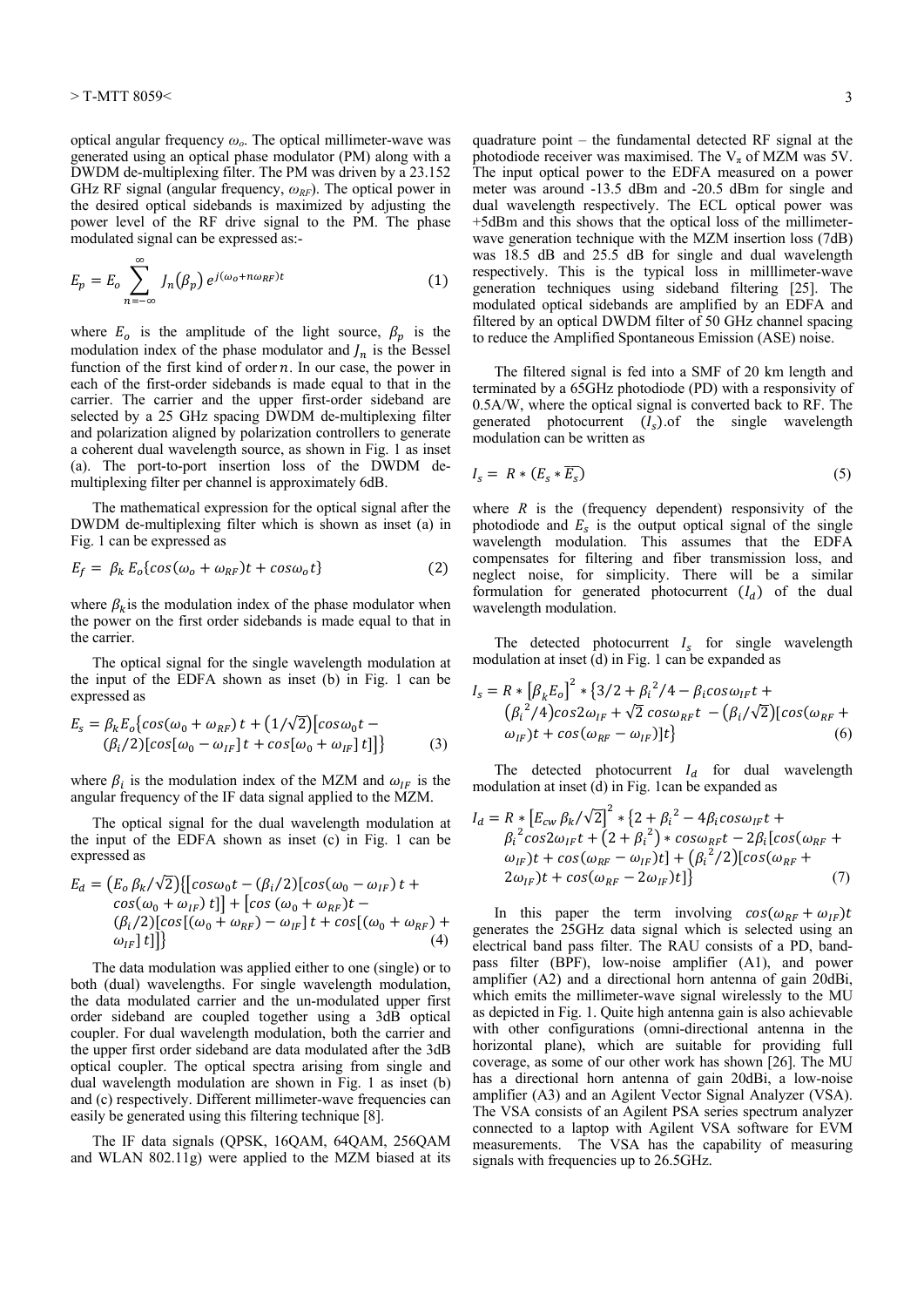#### III. MEASUREMENT RESULTS

#### *A. Phase noise of generated millimeter-wave signal*

The phase noise of the generated millimeter-wave signal can degrade data modulated signals. For this reason it is important that the beating of the optical sidebands of the phase modulated signal (dual wavelength source) produces a high quality millimeter-wave signal [8], [27]. A phase noise of - 105.54dBc/Hz at 100kHz offset from the carrier (23.152 GHz) was measured when no data modulation was applied to the MZM and the performance did not degrade after transmission through 20 km length of SMF. There may be slower phase drift as a result of the fiber transmission, but this is corrected in typical multi-level signal demodulation schemes.

#### *B. EVM requirements*

The minimum EVM requirements in the frequency range of 10-66GHz, for an IEEE 802.16-2009 standard [18] basestation transmitter is shown in Table I. There are three symbol rates (16, 20, and 22.4MSps) specified in the IEEE 802.16 standard. The performance of the proposed system was studied for a symbol rate 20MSps. However, the proposed system configuration can support higher symbol rates [16] and multiple users by simultaneously transmitting many such channels [28], as we have demonstrated previously. TABLE I

#### EVM REQUIREMENTS FOR (IEEE 802.16) WIMAX TRANSMITTER

| Modulation<br>scheme | rms EVM $(\frac{9}{6})$ /SNR (dB)<br>required |                   |  |  |  |  |
|----------------------|-----------------------------------------------|-------------------|--|--|--|--|
|                      | without equalization                          | with equalization |  |  |  |  |
| OPSK                 | 12/18.4                                       | 10/20             |  |  |  |  |
| 16QAM                | 6/22                                          | 3/28              |  |  |  |  |
| 64QAM                | 3.1/26.5                                      | 1.5/33            |  |  |  |  |
| <b>TABLE II</b>      |                                               |                   |  |  |  |  |

EVM REQUIREMENTS FOR (IEEE 802.16) WIMAX RECEIVER

| Modulation<br>scheme | rms EVM $(\%)/SNR$ (dB)<br>required |
|----------------------|-------------------------------------|
| <b>OPSK</b>          | 32.4/9.8                            |
| 160AM                | 10.8/16.8                           |
| 640AM                | 47/23                               |

#### *C. Experimental results of downlink performance for dual and single wavelength data modulation*

The quality of the generated data modulated millimeterwave signal was checked using root mean square (rms) EVM measurements for different input power levels. Note an equalizer was used to remove the effect of the source channel impairment to improve the signal quality of the source. The rms EVM (over 1000 symbols) and signal power averaged over five sets of 100 such measurements for the proposed system was recorded at the VSA, using a macro program. Thus, the mean rms EVM was calculated from all 500 rms EVM readings. Note a symbol rate of 20MSps was used instead of higher symbol rates (30MSps) possible in the experiment because of limitations with the simulations. For higher symbol rates, the simulation required a longer time window to gain enough data points, which could not be achieved due to insufficient computation resources.

In single wavelength modulation, only one of the wavelengths experiences MZM insertion loss (7dB) in contrast to the dual wavelength modulation. Hence the total optical power at the input of the EDFA is 7dB higher in the single compared to the dual wavelength modulation technique. In order to prevent damage to the PD the output optical power of the EDFA was attenuated by 1dB in single wavelength modulation. In dual wavelength modulation, no optical attenuators were used before the PD.

Fig. 2.a and 2.b shows the average rms EVM of single carrier QAM at a symbol rate of 20MSps, for different input IF drive power levels to the MZM for dual wavelength modulation. Two different configurations: back-to-back (Fig.2.a) and after a 20 km length of SMF (Fig. 2.b) are shown. The power shown in Fig. 2.a and 2.b is the power level of the modulated millimeter-wave signal (64QAM) at the input of the transmitter antenna. The measured average rms EVM of the WLAN 802.11g (54Mbps) OFDM signal is also shown in Fig. 2.a and 2.b.



Fig. 2. Average rms EVM and power at symbol rate 20MSps for dual wavelength modulation in (a) back-to-back configuration and (b) after 20 km SMF.

The lines between symbols are only an aid for viewing the results and do not represent predicted trends.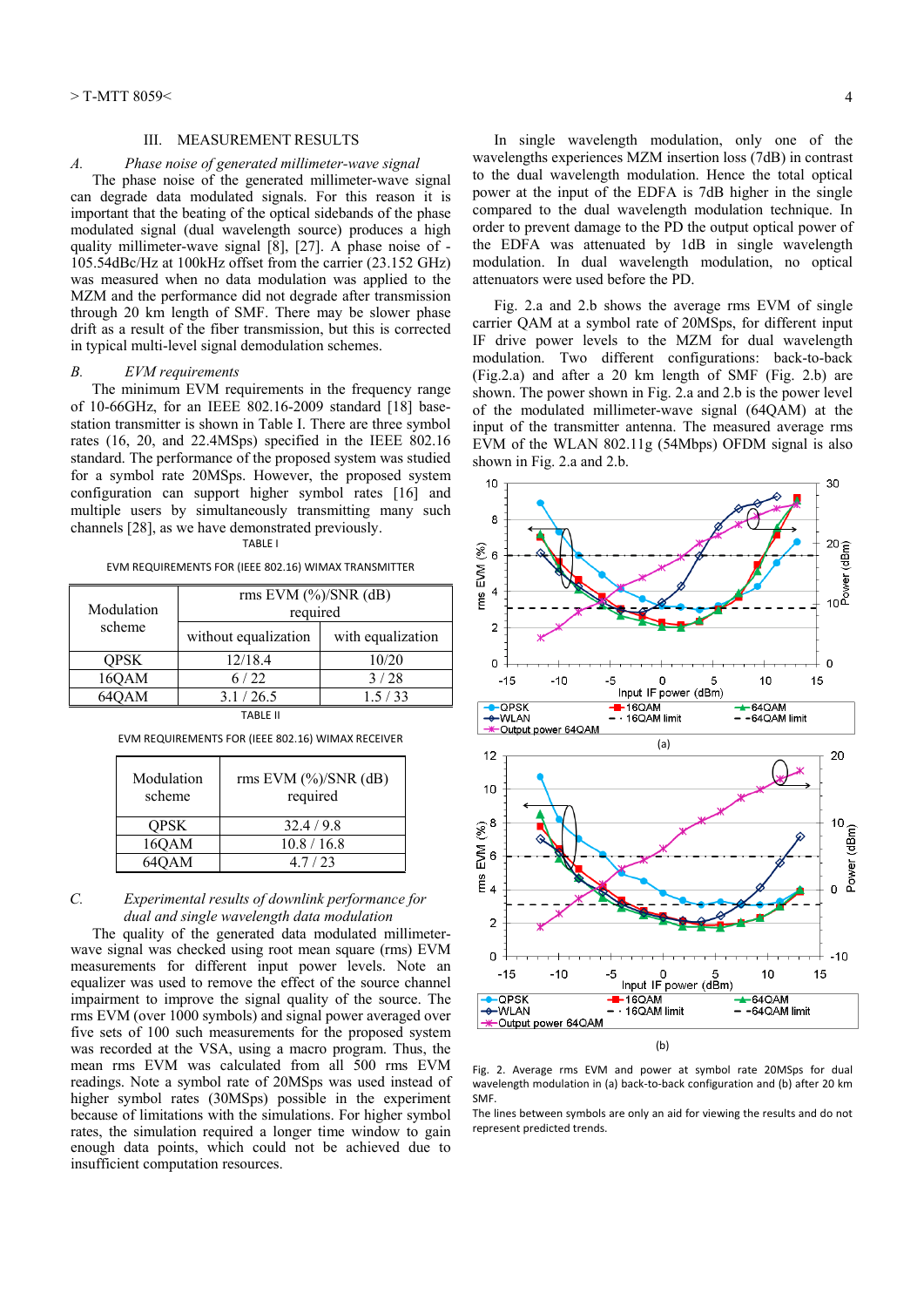#### $>$  T-MTT 8059 $<$  5

 Fig. 3.a and 3.b shows the average rms EVM of single carrier QAM at a symbol rate of 20MSps, for different input IF drive power levels to the MZM, for singe wavelength modulation. EVM results are for the two different configurations: back-to-back (Fig. 3.a) and after a 20 km length of SMF (Fig. 3.b). The power shown in Fig. 3.a and 3.b is the power level of the modulated millimeter-wave signal (64QAM) at the input of the transmitter antenna.

For comparison, the 802.16 transmitter EVM limits for 16 and 64QAM levels are also shown in Fig. 2 and Fig. 3. QPSK was within the EVM limit of 12% for all power levels shown (measured) and for both configurations in Fig.2.a and Fig. 2.b. Further experiments were carried out with a slight modification of the emulated 802.16 specifications by increasing the QAM level to 256. As the 802.16 standard does not include 256QAM, the Digital Video Broadcasting standard's 256QAM EVM requirement of 2% was used [29]. The EVM limit for 256QAM is shown in Fig. 3. Experiments were done with 256QAM for single wavelength modulation only as it was clear that this system had better performance than the dual wavelength modulation. Multilevel modulation schemes (16, 64 and 256QAM) and OFDM (WLAN 802.11g) are sensitive to nonlinear distortions. In practice, when the power of the driving signal to the MZM increases, the nonlinear transfer function of the MZM distorts the signal and degrades the EVM for both single carrier QAM (16, 64 and 256QAM) and OFDM. However the MZM nonlinearity has much stronger impact on OFDM than on single carrier QAM, due to the multiple subcarriers causing higher peak-to-average power levels and generating more inter-modulation products. In the back-to-back configuration, the EVM degrades more quickly at the higher IF power region compared to the EVM results after transmission through the 20 km SMF. Thus with the inclusion of the 20 km SMF, the nonlinearity of the system is shifted to the much higher input power region. This input power shift will be explained in sub-section D.





Fig. 3 Measured average rms EVM and power at symbol rate 20MSps for single wavelength modulation in (a) back-to-back configuration and (b) after 20 km SMF.

#### *D.Simulation results of downlink performance for dual and single wavelength data modulation*

The downlink millimeter-wave over fiber system in the experimental set up was simulated in Virtual Photonics Inc. (VPI) software. A QAM transmitter model was used to generate different multilevel QAM signals and a QAM receiver model was used at the receiver for EVM analysis. The relative intensity noise (RIN) of the ECL and the noise figure of EDFA was measured to be of -150dB/Hz and 5dB respectively. These measured values are used in the simulation. The Agilent VSA has an input noise of - 132.2dBm/Hz (41.8dB noise figure) at 25GHz. Hence, the 41.8dB noise figure is included as an additional input noise at the QAM receiver model using an electrical amplifier model with its gain and current noise spectral density set to 0dB and 1.10062nA/√Hz (equivalent to the 41.8dB noise figure) respectively. The simulation analysis conducted here, investigates the impact of MZM and RF amplifier nonlinearity and various noises (i.e RIN, thermal, EDFA ASE, and shot noise) on the downlink millimeter-wave over fiber system.

In order to focus only on the MZM nonlinearity, no RF amplifiers are included at this stage in the simulation and the noise in all of the components (i.e. RIN, ASE noise, shot and thermal noise,) was deactivated. The MZM was driven at an IF power of -10 to 14 dBm. Fig. 4 shows the simulated EVM results for single carrier 64QAM at 20MSps for dual wavelength modulation. When all the noises are deactivated, poor EVM is observed at the higher IF power region due to the MZM nonlinearity. To investigate the noise in the lower IF power region where noise dominates performance, a single noise source was activated at a time. As illustrated in Fig. 4, the main noise contribution results from the EDFA ASE noise; without the optical amplifier, RIN is dominant. The EVM curves shown in Fig. 4 are for the dual wavelength data modulation technique.

Note: A 1dB optical attenuator was included at the PD input in single wavelength modulation.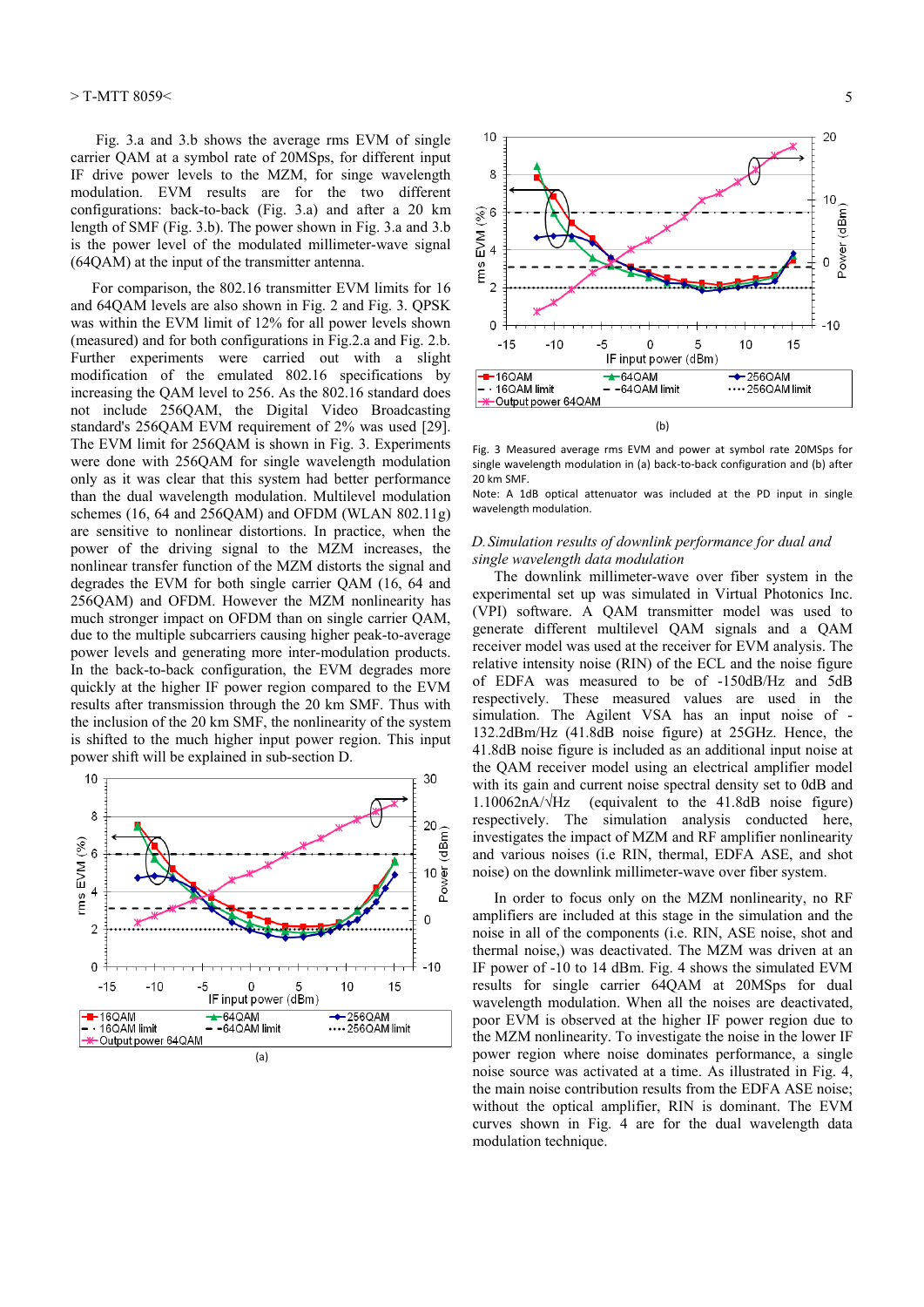

Fig. 4. Simulated EVM versus IF drive power to the MZM with laser RIN, ASE, shot and thermal noise parameters for single carrier 64QAM at 20MSps

Noise was activated in all of the components and a comparison of degradation of EVM by the MZM nonlinearity for different modulation schemes (QPSK, 16QAM and 64QAM), at a symbol rate of 20MSps in back-to-back configuration is shown in Fig. 5. It is seen that at the higher IF power region, QPSK can handle an additional 4dB of input power compared to 64QAM for the same signal-to-noise ratio (SNR). This demonstrates the sensitivity of the higher level modulation schemes (16QAM and 64QAM) to nonlinear distortions by the MZM. However at the lower IF power region, the SNR is similar for all the modulation schemes since this region is dominated by noise (as illustrated in Fig. 4). As the symbol rate is constant (constant bandwidth), the noise power is fixed for all the modulation schemes resulting in similar SNR. Note that at the higher IF power region where the non-linearity of the MZM increases the EVM, the SNR then becomes signal to noise plus interference ratio. The interference aspect is due to the unwanted third order distortion of the MZM interfering with the signal.



Fig. 5. Simulated EVM and SNR results versus different modulation schemes and for a symbol rate of 20MSps

The nonlinearity of the RF amplifiers is a very important characteristic that limits the capabilities of the millimeterwave over fiber system. While RF amplifiers may be essential for the reception of faint signals, strong signals will lead to distortion in the amplifier and/or subsequent components. This dynamic range in the signals is significant in wireless systems, and therefore for radio over fiber systems which have to deal with variable distances between mobile/wireless users. Downlink dynamic range is important to keep the RAU as simple as possible (without power control) and for broadcast/multicast transmissions, as the mobile receivers may be at different distances from the RAU.

Simple polynomial expressions are used to characterize the nonlinear transfer function of the RF amplifiers used in the experimental millimeter-wave over system, in order to predict their impact on the EVM performance. The polynomial expression (AM/AM model) was derived from curve fitting of measured data at 25GHz. The polynomial expressions for the RF amplifiers A1, A2 and A3 are given in (8) (9) and (10), respectively. The noise figures of 2.8dB (8.51311pA/√Hz) and 7dB (17.9195pA/√Hz) were used for the RF amplifiers A1 and A2, respectively. The coefficients of the polynomial expressions are determined based upon the measured power levels that the resultant-order term would produce. The polynomial expressions and the coefficients of these RF amplifiers are given in Table III.

$$
y = a_0 + a_1 x + a_2 x^2 + a_3 x^3 + a_4 x^4 + a_5 x^5 + a_6 x^6
$$
 (8)

$$
y = b_0 + b_1 x + b_2 x^2 + b_3 x^3 + b_4 x^4 + b_5 x^5 + b_6 x^6 + b_7 x^7 + b_8 x^8 \quad (9)
$$

$$
y = c_0 + c_1 x + c_2 x^2 + c_3 x^3 + c_4 x^4 + c_5 x^5 + c_6 x^6 \tag{10}
$$

where *x* represents the input amplitude.

#### TABLE III

#### THE COEFFICIENTS FOR AM/AM MODEL

| Coefficients for AM/AM model for measurements at 25GHz |           |                |             |                |           |  |  |
|--------------------------------------------------------|-----------|----------------|-------------|----------------|-----------|--|--|
| a <sub>0</sub>                                         | $-0.0048$ | $b_0$          | $-0.03779$  | $c_0$          | 0.0223    |  |  |
| a <sub>1</sub>                                         | 47.041    | b <sub>1</sub> | 24.93       | c <sub>1</sub> | 22.187    |  |  |
| a <sub>2</sub>                                         | $-555.42$ | b <sub>2</sub> | $-256.5$    | c <sub>2</sub> | 118.21    |  |  |
| $a_3$                                                  | 2262      | $b_3$          | 2242        | $C_3$          | $-3076.1$ |  |  |
| $a_4$                                                  | 6944.9    | $b_4$          | $-8536$     | $c_4$          | 19125     |  |  |
| a <sub>5</sub>                                         | $-81095$  | $b_5$          | 1.659e04    | c <sub>5</sub> | $-51148$  |  |  |
| a <sub>6</sub>                                         | 173398    | $b_6$          | $-1.749e04$ | c <sub>6</sub> | 51040     |  |  |
|                                                        |           | b <sub>7</sub> | 9546        |                |           |  |  |
|                                                        |           | $b_8$          | $-2121$     |                |           |  |  |
|                                                        |           | b8             | $-2121$     |                |           |  |  |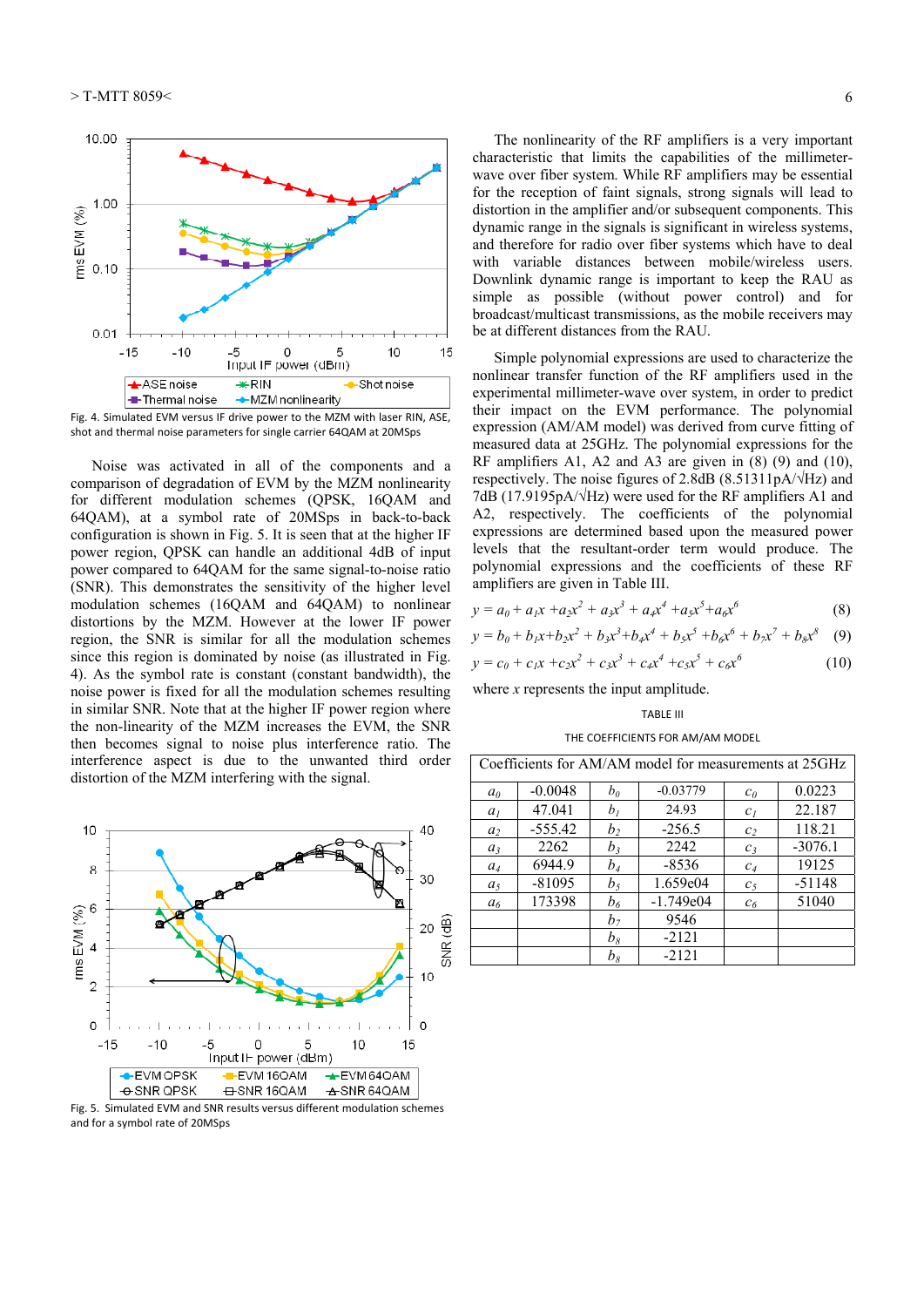

Fig. 6 Simulated and measured EVM results for single carrier 64QAM at 20MSps in back-to-back (B2B) and after 20 km SMF configuration for (a) for dual wavelength modulation and (b).for single wavelength modulation. Note: 1dB optical attenuator was included at the PD input in single wavelength modulation.

Fig. 6.a and 6.b shows the simulated and measured EVM results for different IF drive powers to the MZM for dual and single wavelength modulation, respectively. The EVM curves are for single carrier 64QAM at 20MSps in back-to-back and 20km SMF configuration. Note that the VSA noise figure (NF) was not included when obtaining the EVM curves without RF amplifiers in back-to-back configuration (Fig. 6 ). It can be observed that in the back-to-back configuration in the absence of RF amplifiers, the MZM nonlinearity dominates at the higher IF power region, causing an increase in the EVM (Fig. 6.a and 6.b). With the inclusion of the RF amplifier, when the signal level is within the linearity limits of the RF amplifier (at the lower IF power region), the EVM is similar to the EVM results without the RF amplifiers. However as the IF drive power increases the RF amplifier nonlinearity rapidly degrades the system, thereby increasing the EVM value. Due to large path loss at millimeter-wave frequencies [32], RF amplifiers are required to provide sufficient power at the RAU, and this will be explained further in subsection F. Note that the transmitted EVM must be within the specific wireless standards under test transmitter EVM requirements.

In the simulation, for the SMF model, a chromatic dispersion (CD) of 16 ps/nm/km and attenuation ( $\alpha$ ) of 0.2dB/km was considered. Note that the EVM curves in Fig. 6.a and 6.b for the 20km SMF configuration includes the RF amplifiers (A1 and A2). For an IF power of -12dBm to the MZM, for dual wavelength modulation, the EVM increased from 6.8% for the back-to-back configuration to 8.2% for 20km fiber propagation (Fig. 6.a). For single wavelength modulation, the EVM increased from 7.4% to 8.4%. The EVM increase is due to an RF power loss of 9dB after propagating through the 20km SMF. In dual wavelength modulation (Fig. 6.a), for an IF power of 10dBm to the MZM, the EVM improved from 5.6% to 2.8% in the 20km SMF configuration compared to the back-to-back. For the same RF power of 10dBm in single wavelength modulation (Fig. 6.b), the EVM improved from 2.6% (back-to-back) to 1.8% (20km SMF). Unlike the back-to-back configuration, the RF signal power is now well within the linearity limits of the RF amplifier (A2) in the 20km SMF configuration causing an improvement in the EVM. The MZM input 1dB compression point (P1dB) at 25GHz was measured as 12dBm. Thus, the MZM nonlinearity is the limiting factor with the inclusion of 20 km SMF.

In VPI, an OFDM transmitter model was used to emulate the 802.11g signal and an OFDM receiver model was used at the receiver for EVM analysis. In the simulation, a 64QAM OFDM with a symbol rate of 10MSps (data rate 60 Mbps) was used instead of 9MSps (data rate 54 Mbps) because VPI requires the number of symbols (ratio between the time widow and symbol rate) to be a power of two. A Nyquist square-root raised cosine pulse-shaping filter with a roll-off factor of 0.5 was used. The length of the cyclic prefix was set to 1/8.

Fig. 7 shows the simulated and measured EVM results for OFDM (WLAN 802.11g) in back-to-back and after 20km SMF configuration for dual wavelength modulation. It can be noticed that when the IF drive power was larger than 0dBm, the dramatic increase in EVM shows a larger degradation of the system performance for the OFDM signal (Fig. 7) compared to the single carrier QAM signal (Fig. 6.a). As example points of comparison, in back-to-back configuration for the single carrier QAM (Fig. 6.a) and OFDM (Fig. 7) signals, in the absence of RF amplifiers and with the inclusion of RF amplifiers, points A and B, corresponding to EVM values of 2% and 6% have been indicated in the figures. At these points, the IF drive signal to the MZM for the OFDM was 7dBm and 3.8dBm compared to the single carrier QAM signal power levels of 11dBm and 10dBm without and with RF amplifiers, respectively. This indicates more stringent electrical power budget for OFDM, even though the OFDM signal (WLAN 802.11g, 9MSps) has approximately half the symbol rate compared to the single carrier QAM (20MSps). The RF amplifiers at the transmitter are linear only within a limited dynamic range. Due to the OFDM signal's high peak to average ratio (PAPR) [30], OFDM suffers more from nonlinear distortions due to clipping than single carrier QAM. To avoid such distortions, the RF amplifiers have to be operated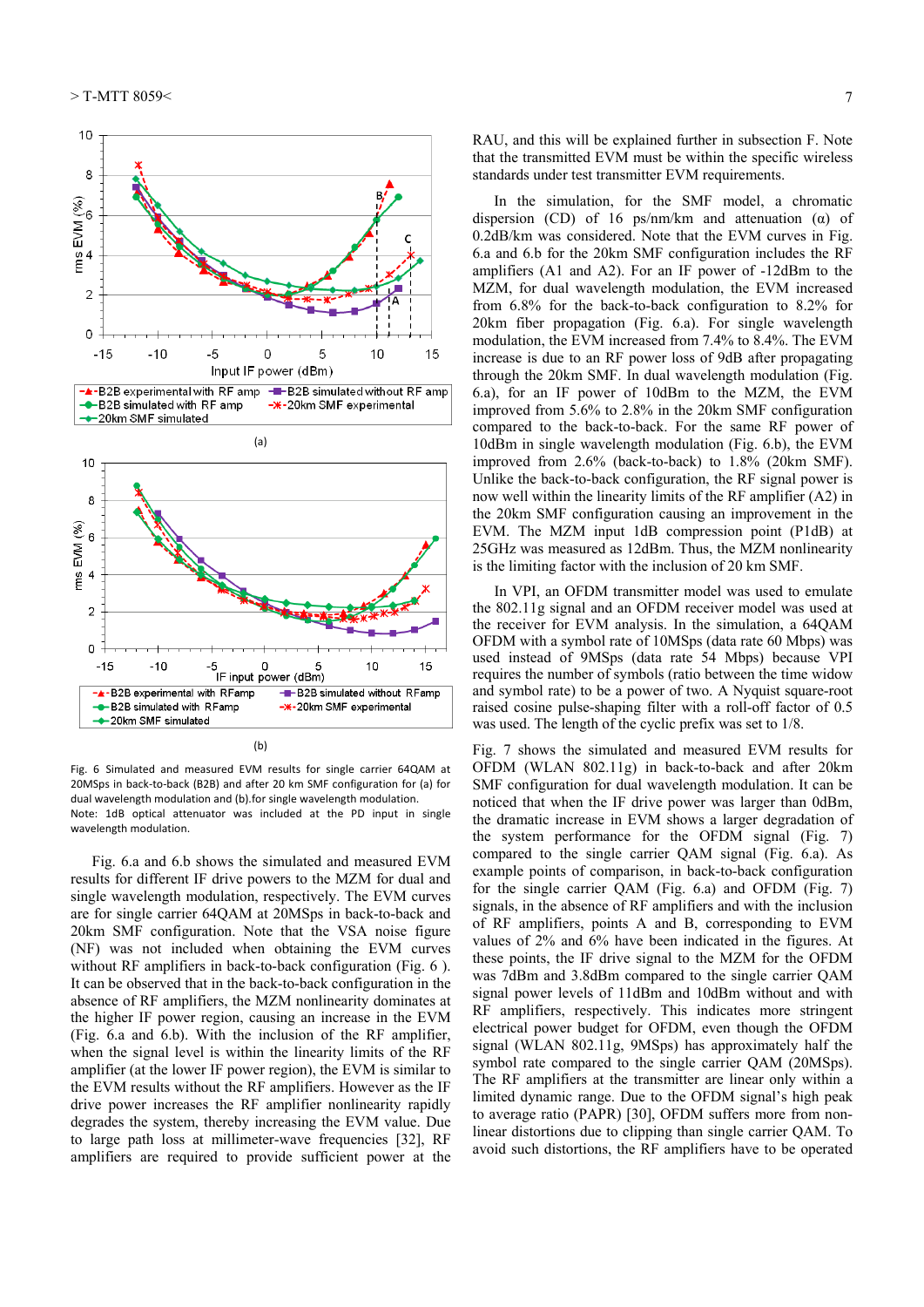with large power back-off, but this leads to inefficient use of the amplifiers. However at the lower IF power region, poor EVM is observed for both OFDM and single carrier QAM signal due to reduced SNR, as this region is dominated by noise (as shown in Fig. 4).



Fig. 7 Simulated and measured EVM results for OFDM (WLAN 802.11g) in back-to-back (B2B) and after 20km SMF configuration for dual wavelength modulation.

Note that the EVM curves in Fig. 7 for the 20km SMF configuration includes the RF amplifiers (A1 and A2). At point C (Fig. 6 and Fig. 7) for the same EVM of 4%, IF drive signal to the MZM for the OFDM was 9.2dBm compared to the single carrier QAM signal power level of 13dBm. This clearly indicates that as with the single carrier QAM case (Fig. 6), the OFDM (WLAN 802.11g) transmission is limited by the MZM nonlinearity with the inclusion of 20 km SMF.

#### *E. Comparison of results for dual wavelength and single wavelength modulation*

Fig. 8 shows the comparison of single and dual wavelength modulated EVM results (experimental) for 64QAM at 20MSps in back-to-back and after 20km SMF configurations. The x-axis is the power level of the generated modulated millimeter-wave signal at the output of the RF amplifiers (at the RAU). The nonlinearity limitations for both the signal and dual wavelength modulated EVM results are caused by the RF amplifiers (at the RAU) and the MZM (at the CU) for the back to back and after the 20km fiber respectively. This can be observed in Fig. 8 as the back to back EVM increases at a much higher output power (+19.5dBm) compared to the 20km SMF configuration (+11.5dBm).

The single wavelength modulation has 5dB lower RF gain and thus a 5dB higher input drive power is required at the MZM to obtain the same RF output power as the dual wavelength modulation. Note 1dB optical attenuator was included at the PD input in single wavelength modulation for both back-to-back and after 20km SMF configurations for protection of the PD in the former. The effect of the higher input RF drive power at the MZM of the single wavelength modulation results in lower EVM values at the lower output power region from -9dBm to +8dBm (20km fiber), +1dBm to +16dBm (back to back) than the dual wavelength modulation as shown in Fig. 8.



64QAM at 20MSps for single wavelength and dual wavelength modulation in back-to-back (B2B) and after 20km SMF configuration.

Note: A 1dB optical attenuator was included at the PD input in single wavelength modulation.

#### *F. Experimental and simulation results for downlink wireless path*

For the wireless measurements, the input power to the MZM was set to 5dBm. The RAU transmit power in EIRP (Effective Isotropic Radiated Power) was 31.2dBm. The frequently used Keenan-Motley path loss *Lp* model for indoor environments was used in the simulation [31]. Ignoring the effects of transmission loss through walls and floors, the Keenan-Motley equation reduces to the open space path loss equation with a modified path loss exponent *n* [32].

$$
L_p = (4\pi f/c)^2 d^n \tag{11}
$$

where *f* is the frequency of the RF signal (25GHz), *c* is the velocity of light, and *d* is the distance between the transmitter (RAU) and the receiver (MU). The path loss exponent *n* is a characteristic of the propagation environment and a value of 3 was used in the simulation

After propagating through the wireless path, the signal is received by a 20dBi horn antenna and a LNA (A3). The inclusion of the RF amplifier at the MU will enable longer wireless distance transmission. However there will be a need to define a minimum distance between RAU and MUs, to prevent overdriving the MU's RF amplifiers. In order to examine the wireless coverage, EVM measurements were carried out at different points over a 12m range (the maximum wireless range possible in our laboratory), The EVM values (simulated and measured) for single carrier 64QAM at 20MSps and WLAN (OFDM) are plotted in Fig. 9.a and 9.b. Note the wireless measurements were done only for dual wavelength modulation. Distance zero corresponds to the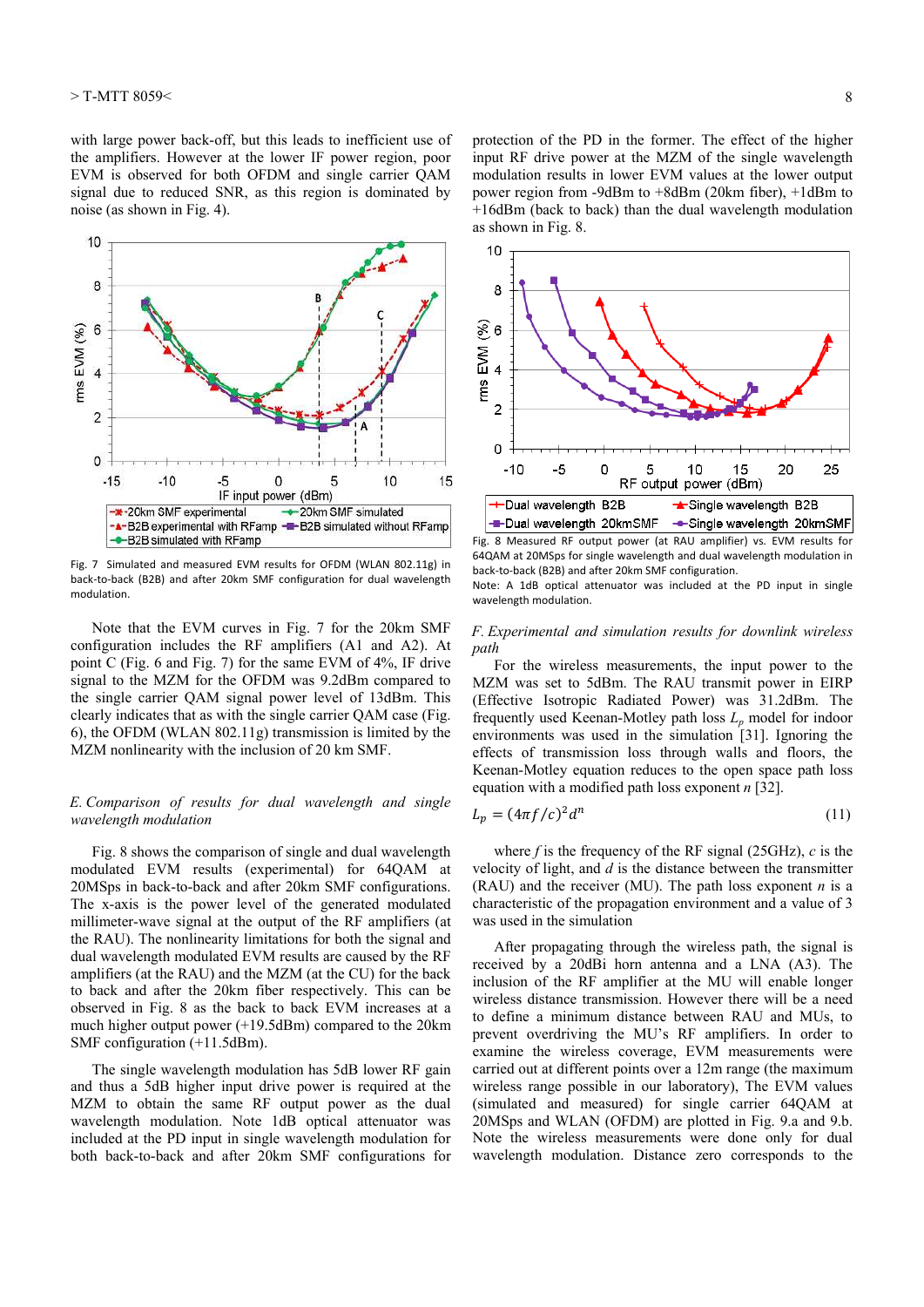#### $>$  T-MTT 8059 $<$ 9

EVM at the input of the RAU horn antenna (downlink transmitter). There is a sudden increase in EVM when the MU is 1m away from the RAU (Fig. 9.a and 9.b). Separate measurements were carried out to confirm that this sudden increase in EVM is from overdriving the RF amplifier (A3) at the MU, as they were not apparent when the input power was reduced. An EVM of 4.7% and 3.2% at 1m and 12m wireless distance has been achieved for single carrier 64QAM, meeting the IEEE 802.16 receiver EVM requirement (Table II). However for WLAN OFDM (Fig. 9.b), the minimum distance between RAU and MU with an EVM within the standards' requirement is 2m. An EVM of 3.4% and 2.2% at 2m and 12m wireless distance has been achieved for WLAN OFDM meeting the IEEE 802.11g standard [19].



Fig. 9 Simulated and measured EVM for different wireless distances for dual wavelength modulation (a) single carrier 64QAM at 20MSps and (b) OFDM (WLAN 802.11g.

Note: Distance zero is the EVM at the input of the transmitter antenna.

#### IV. CONCLUSION

Successful transmission of emulated multilevel modulated WiMAX signals at 20MSps and WLAN 802.11g at 54Mbps over a 25GHz millimeter-wave optical and wireless downlink was demonstrated. Both dual and single wavelength modulation techniques were carried out. The measured EVM values match the wireless standards' requirements.

The system performance was studied through simulation and an experimental investigation and the obtained results are in good agreement. As expected, in the lower input RF power region, noise is the limiting factor, of which EDFA ASE noise is the dominant noise in our system. In the higher input RF power region, either amplifier or MZM nonlinearity may dominate, this being closely linked to the RF amplifier gain requirements for wireless coverage. In our system, for the back-to-back configuration, the RF amplifier nonlinearity is the limiting factor. However, with the inclusion of 20 km SMF the signal is within the linearity limits of the RF amplifier and the MZM nonlinearity becomes the limiting factor.

The presented wireless transmission results for the dual wavelength modulation technique are for realistic system  $o$  operation  $-$  over whole wireless coverage areas and not just for point-to-point links over a specific distance. The wireless distance (12m) was limited by laboratory constraints, but suggests reasonable, picocellular shared office areas can be covered by this type of system. In future work, wireless transmission with the single wavelength modulation scheme will be carried out.

#### ACKNOWLEDGEMENT

The authors wish to acknowledge useful discussions with their colleague L. C. Vieira in the University of Kent, Canterbury, U.K. The authors are also grateful to S. Jakes, T. Rockhill and C. Birch for mechanical workshop support and D. Hook for IT support

#### **REFERENCES**

- [1] A. Nkansah, A. Das, N. J. Gomes, and P. Shen, "Multilevel Modulated Signal Transmission Over Serial Single-Mode and Multimode Fiber Links Using Vertical-Cavity Surface-Emitting Lasers for Millimeter-Wave Wireless Communications," IEEE Trans. Microw. Theory Tech, vol. 55, no. 6, pp.1219-1228, Aug. 2007.
- [2] M. Huchard, M. Weiss, A. Pizzinat, S. Meyer, P. Guignard, and B. Charbonnier, "Ultra-Broadband Wireless Home Network Based on 60-GHz WPAN Cells Interconnected via RoF," IEEE J. Lightw. Technol., vol. 26, no. 15, pp. 2364-2372, Aug. 2008.
- [3] D.Wake, "Trends and prospects for radio over fibre picocells," in *Int.Microw. Photon. Top. Meeting*, Awaji, Japan, Nov. 2002, pp. 21-24.
- [4] A. Das, A. Nkansah, N. J. Gomes, I. J. Garcia, J. C. Batchelor, and D. Wake, "Design of Low-Cost Multimode Fiber-Fed Indoor Wireless Networks," IEEE Trans. Microw. Theory Tech., vol. 54, no. 8, pp. 3426-3432, Aug. 2006.
- [5] H. Suzuki, M. Fujiwara, K. Iwatsuki, A. Hirata and T. Nagatsuma, ìPhotonic millimetre-wave generator using intensity and phase modulators for 10 Gbit/s wireless link," *Electron. Lett.*, 2005, vol. 41, no. 6, pp. 355-356, Mar. 2005.
- [6] C. Park, C. Lee, and C. Park, "Photonic Frequency Upconversion by SBS-Based Frequency Tripling," *IEEE J. Lightw. Technol.*, vol. 25, no. 7, pp.1711–1718, July. 2007.
- [7] C. Lim, A. Nirmalathas, D. Novak and. R. Waterhouse, "Optimisation of baseband modulation scheme for millimetre-wave fibre-radio systems, *Electron. Lett., vol.* 36, no. 5, pp. 442–443, Mar. 2000.
- [8] P. Shen, J. James, N. J. Gomes, P. G. Huggard and B. N. Ellison, "Low Cost, Continuously Tunable, Millimeter-wave Photonic LO Generation using Optical Phase Modulation and DWDM Filters," IEEE Photon. *Technol. Lett*., vol. 20, no. 23, pp. 1986-1988, Dec. 2008
- [9] M. Attygalle, C. Lim and A. Nirmalathas, "Single monolithic hybrid mode-locked laser for multiple WDM channels mm-wave radio signal